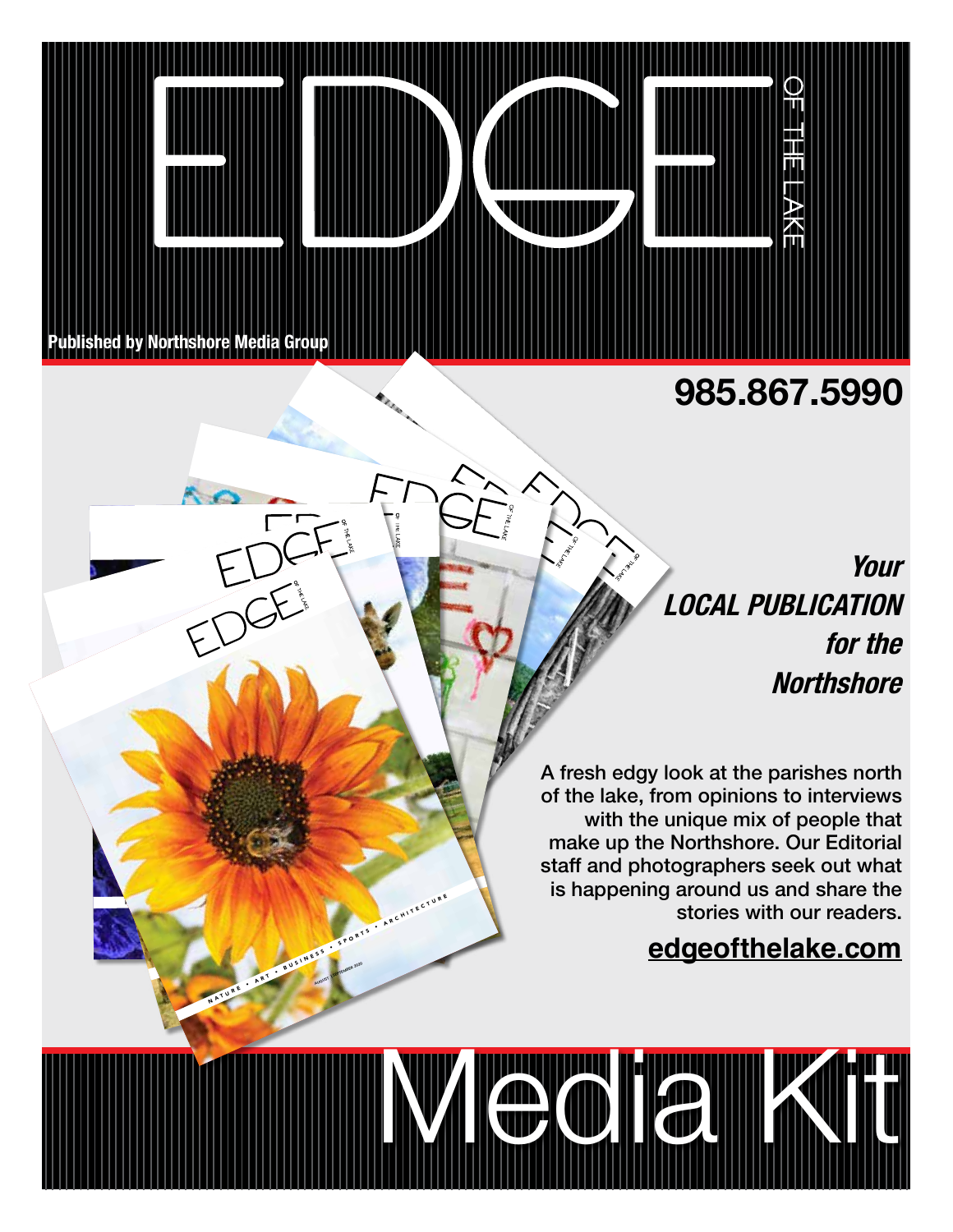# **Reasons to Advertise in**  *EDGE of the Lake* 5

**Advertising Works! Businesses that are strong are steady advertisers.**

**Our content is focused here on the Northshore.**

**Loyal readership = Features that are informative and engaging.**



5

1

2

*EDGE of the Lake* **is the ONLY Northshore publication that is cross promoted on the Lake 94.7 and The Highway 104.7.**

**Local community leaders contribute to EDGE of the Lake 's editorial content.**

**Health - History - Science - People - Sports Art - Outdoors-Food - Kids - Non-Profits - Travel**

# **Editorial Calendar**

THE LAKI

The Northshore's premier local magazine helping businesses in our community prosper. We strive to produce a glossy high quality publication at affordable rates.

- *• 30,000 Copies Printed*
- *• 75,000\* Readers*
- *• Distributed at over 300 locations in St Tammany, Tangipahoa and Washington Parishes.*

\* Based on the industry standard of 2.5 readers per household.

# **Who Reads** *EDGE of the Lake*

- **75% Have household income of more than \$100,000**
- **65% Hold a bachelor degree or higher**
- **67% are 25-54 years old**
- **85% Travel more than once a year**
- **Readers of** *EDGE of the Lake* **read 83% of the editorial content of each issue**

\*According to a Readers Survey 2018

**February/March - Readers' Choice April/ May - Summer Camps/ Graduation June/ July - Unique Spaces / Real Estate** 

복

**August/September - Prep Football October/ November - Three Rivers Art Festival December/ January - Forty under 40**

# **Check out our online magazine at edgeofthelake.com**

Is part of Northshore Broadcasting. Our combination of 12 radio stations and 3 print publications are dedicated to the communities we serve in Southeast Louisiana and Southwest Mississippi. Our content is localized, but our reach is regional. We take pride in helping our advertiser effectively communicate their message to directly benefit their bottom line. We love to see your business grow! Published since 2016.

**For advertising call 985.867.5990**